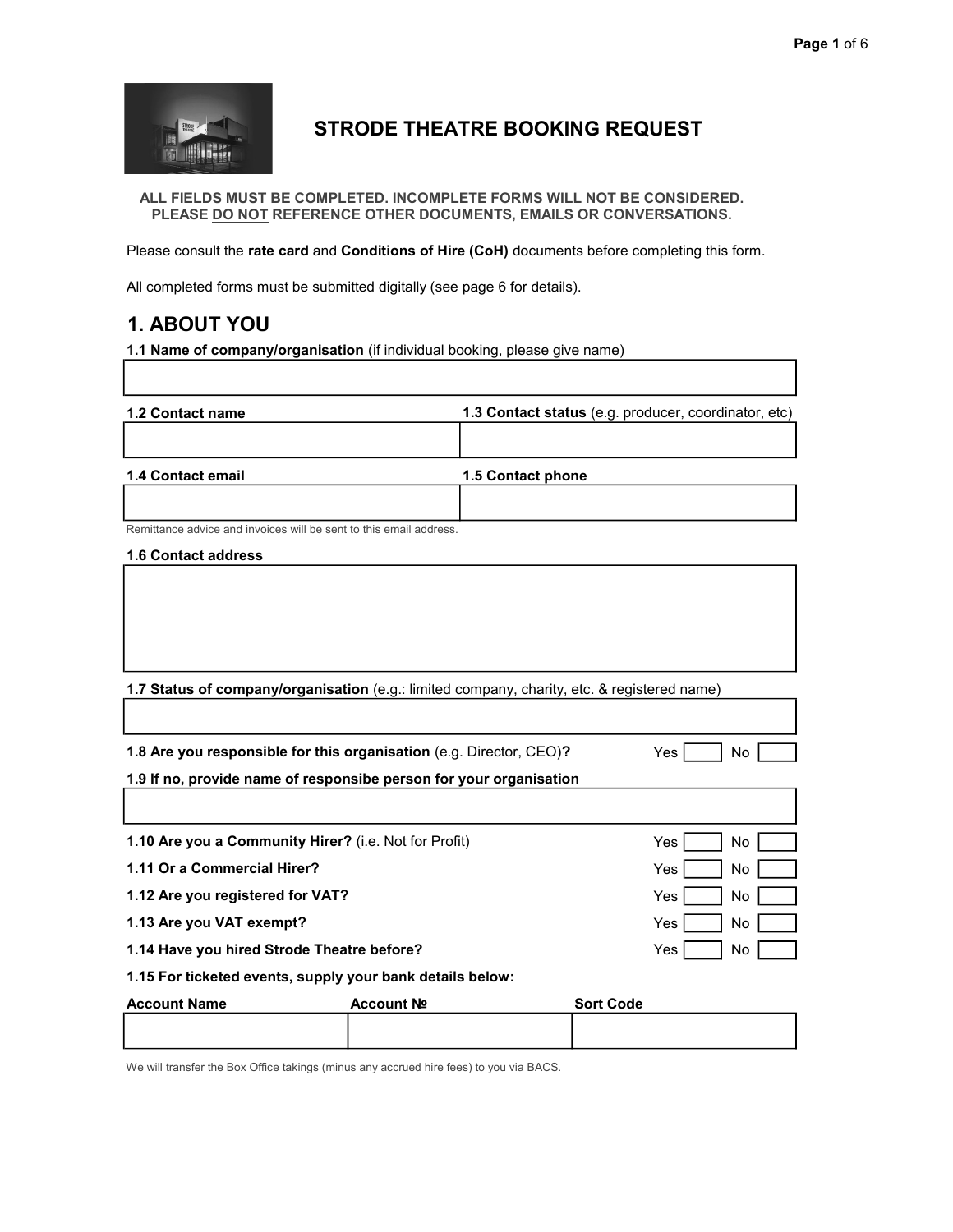#### 2. ABOUT YOUR HIRE

#### 2.1 Please specify which space(s) you wish to hire:

Theatre (343 capacity) Theatre (343 capacity) and the Manus A1 Studio

|  | ___ |    |
|--|-----|----|
|  |     | __ |
|  |     |    |
|  |     |    |

Studio (63 capacity) and all the Capacity A2 Studio

Foyer (80 capacity) **College Refectory** 

2.2 Date(s) and time(s) of hire. Provide ALL required access dates and times including get-in, fit-up, and rehearsals. See rates card for session lengths and times. Session breaks must be adhered to.

| <b>Date</b>     | Space | Access Time | <b>Exit Time</b> | Rate                    | <b>Estimated Cost</b> |
|-----------------|-------|-------------|------------------|-------------------------|-----------------------|
| <b>DD/MM/YY</b> |       | HH:MM       | HH:MM            | DH/S/T/P                | Ι£                    |
| <b>DD/MM/YY</b> |       | HH:MM       | HH:MM            | DH/ST/PIE               |                       |
| <b>DD/MM/YY</b> |       | HH:MM       | HH:MM            | DH/S/T/PE               |                       |
| <b>DD/MM/YY</b> |       | HH:MM       | HH:MM            | DH/S/T/P                | Ι£                    |
| <b>DD/MM/YY</b> |       | HH:MM       | HH:MM            | DH/S/T/P                | Ι£                    |
| <b>DD/MM/YY</b> |       | HH:MM       | HH:MM            | DH/S/T/P                | Ι£                    |
| <b>DD/MM/YY</b> |       | $H H$ : MM  | HH:MM            | $DH/S/T/P$ $E$          |                       |
| <b>DD/MM/YY</b> |       | HH:MM       | HH:MM            | DH/S/T/P                | Ι£                    |
| <b>DD/MM/YY</b> |       | HH:MM       | HH:MM            | DH/S/T/P                | Ι£                    |
| <b>DD/MM/YY</b> |       | HH:MM       | HH:MM            | $DH/S/T/P$ <sup>2</sup> |                       |
| <b>DD/MM/YY</b> |       | HH:MM       | HH:MM            | DH/S/T/P                | Ι£                    |
| <b>DD/MM/YY</b> |       | HH:MM       | HH:MM            | $DH/S/T/P$ $E$          |                       |
| <b>DD/MM/YY</b> |       | HH:MM       | HH:MM            | $DH/S/T/P$ $E$          |                       |
| <b>DD/MM/YY</b> |       | HH:MM       | HH:MM            | $DH/S/T/P$ $E$          |                       |
| <b>DD/MM/YY</b> |       | HH:MM       | HH:MM            | DH/S/T/P                | Ι£                    |
| <b>DD/MM/YY</b> |       | HH:MM       | HH:MM            | DH/S/T/P                | Ι£                    |
| <b>DD/MM/YY</b> |       | HH:MM       | HH:MM            | $DH/S/T/P$ $E$          |                       |
| <b>DD/MM/YY</b> |       | HH:MM       | HH:MM            | DH/S/T/P                | Ι£                    |
| <b>DD/MM/YY</b> |       | HH:MM       | HH:MM            | DH/S/T/P                | Ι£                    |
| <b>DD/MM/YY</b> |       | HH:MM       | HH:MM            | $DH/S/T/P$ <sup>2</sup> |                       |
| <b>DD/MM/YY</b> |       | HH:MM       | HH:MM            | DH/S/T/P                | Ι£                    |
|                 |       |             |                  |                         |                       |

ESTIMATED TOTAL:  $|\mathbf{f}|$ 

Estimated total may increase based on use.

Note that show/event timings are due no less than 28 days before the first performance date.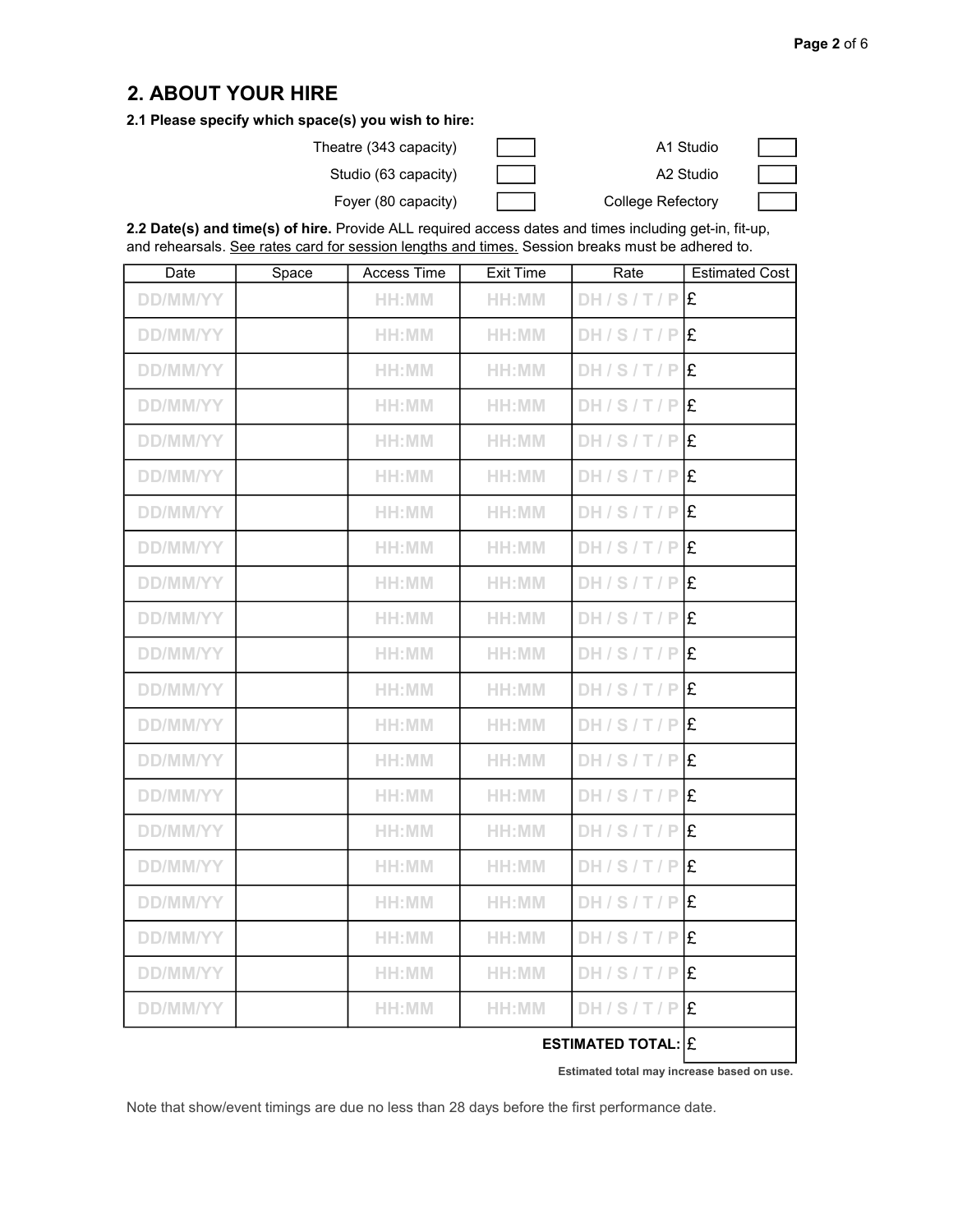#### 3. ABOUT YOUR EVENT

Please complete these details as you would wish them to appear in any programming/print literature

#### 3.1 Title of show/event

3.2 Description (90-100 words max)

#### 3.3 By/Adapted by (if applicable)

| <b>3.4 Director(s)</b> (if applicable) | 3.5 Musical Director(s) (if applicable) |
|----------------------------------------|-----------------------------------------|
|                                        |                                         |
| <b>3.6 Producer(s)</b> (if applicable) | 3.7 Choreographer(s) (if applicable)    |
|                                        |                                         |

3.8 Any other credit(s) (if applicable)

3.9 Sponsored/funded by (if applicable)

3.10 Licence Details (e.g. rights for musical, play, by arrangement with…)

|  | Note that performances involving music may be subject to PRS fees (see rate card section 4.0) |
|--|-----------------------------------------------------------------------------------------------|
|  |                                                                                               |
|  |                                                                                               |

3.11 Will any copyrighted music be used/performed as part of your event for which you have not acquired a licence (and which will therefore incur a PRS fee)?  $Yes \boxed{\phantom{0}}$  No

3.12 If yes, please initial to confirm you will submit a completed PRS set list form (see our website) and submit within two days of your event.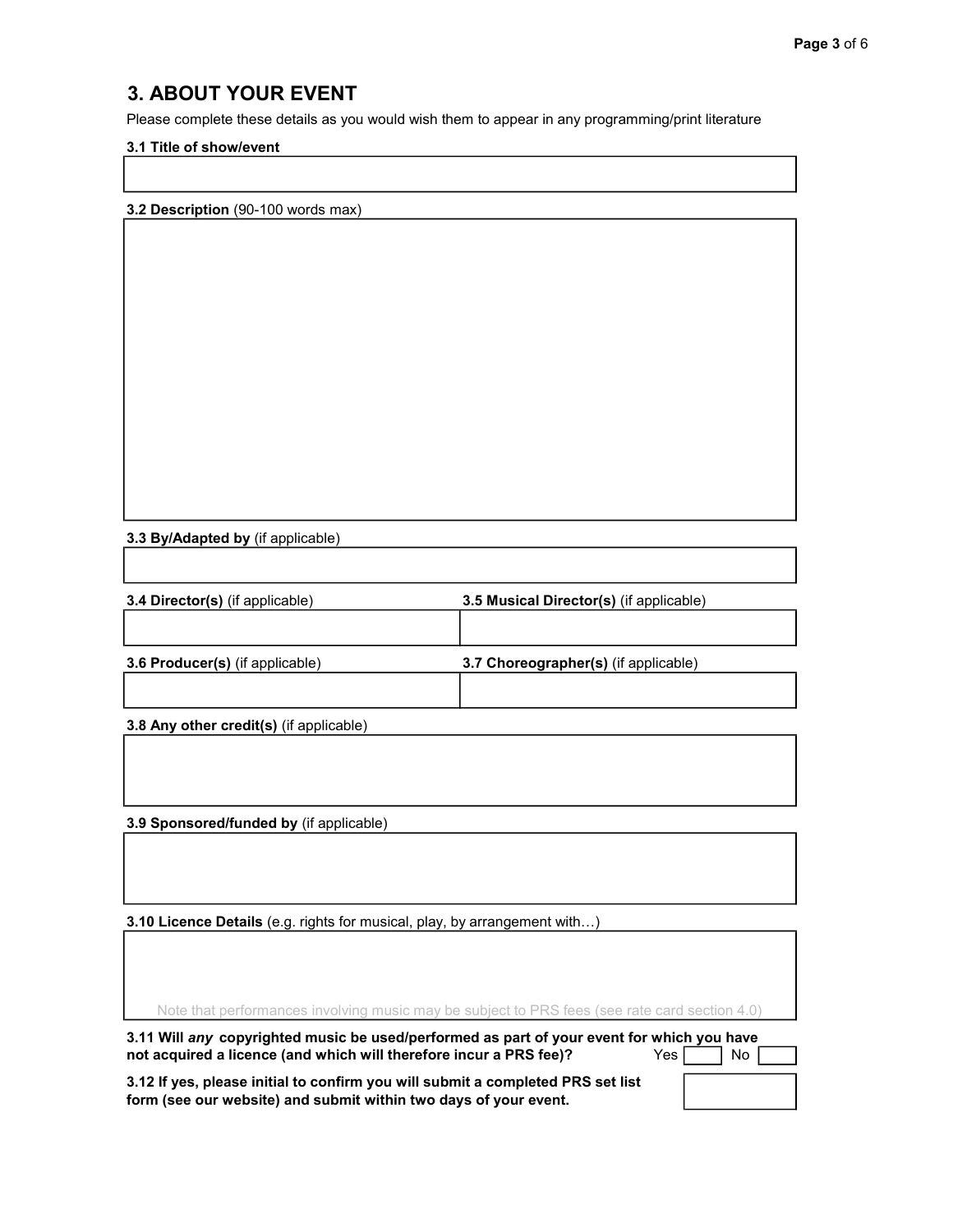## 4. BOX OFFICE

4.1 Ticket Prices (please include concession rates and special offers if applicable)

| Concessions can include children, students, people over 60, and people claiming benefits.                                                                                                                                                                                                                                                                                      |                                |
|--------------------------------------------------------------------------------------------------------------------------------------------------------------------------------------------------------------------------------------------------------------------------------------------------------------------------------------------------------------------------------|--------------------------------|
| 4.2 Do you require any seats be held from sale?<br>i.e. for judges, examiners, company members, sponsors, etc                                                                                                                                                                                                                                                                  | Yes<br>No                      |
| 4.3 If yes, which seats? (Please see our seating plan for numbering)                                                                                                                                                                                                                                                                                                           |                                |
|                                                                                                                                                                                                                                                                                                                                                                                |                                |
| 4.4 Persons or groups authorised to release held seats, and/or release date                                                                                                                                                                                                                                                                                                    |                                |
|                                                                                                                                                                                                                                                                                                                                                                                |                                |
| Note that unless specified herein or instructed by the above, held seats will remain off-sale indefinitely.                                                                                                                                                                                                                                                                    |                                |
| 4.5 Do you require a table from which to sell merchandise/programmes?                                                                                                                                                                                                                                                                                                          | Yes<br>No                      |
| 4.6 Do you require an usher to sell your merchandise/programmes?*<br>*Strode Theatre will handle monies, retain 10% commision on any sales, and pay out the remainder with Box Office takings.                                                                                                                                                                                 | Yes<br>No                      |
|                                                                                                                                                                                                                                                                                                                                                                                | No<br>Yes                      |
| 4.7 For ticketed events, will you provide your own ushers?<br>If no, Strode Theatre will provide volunteer ushers to manage Front of House for your event. If yes, please ensure that all<br>external ushers have received a copy of - and read - our usher guidelines (available on the theatre website).                                                                     |                                |
| 4.8 On-sale date for your event (if applicable):<br>All tickets will go on sale at the start of the relevant season unless otherwise specified here. This is<br>subject to the agreement of Strode Theatre. Allow at least two weeks after all necessary paperwork and assets have<br>been submitted (see section 10.2). On-sale date will be delayed if deadlines are missed. | dd<br>mm                       |
|                                                                                                                                                                                                                                                                                                                                                                                |                                |
| 4.9 We can only pass on your patrons' personal information to you with their permission.<br>Would you like to offer them the ability to opt-in to this?                                                                                                                                                                                                                        | Yes<br>No                      |
| <b>5. MARKETING</b>                                                                                                                                                                                                                                                                                                                                                            |                                |
| 5.1 Do you wish to have an entry in the season brochure?*                                                                                                                                                                                                                                                                                                                      | Yes<br>No                      |
| 5.2 If so, indicate size of entry by fraction of page space:<br>⅓                                                                                                                                                                                                                                                                                                              | $\frac{1}{2}$<br>$\frac{2}{3}$ |
| 5.3 Do you have an image for the brochure which you can supply?                                                                                                                                                                                                                                                                                                                | Yes<br>No                      |
| 5.4 Do you have a logo of sponsors/collaborators you would like used?                                                                                                                                                                                                                                                                                                          | Yes<br>No                      |
| If no on-sale date specified (see section 4.8), please submit the assets in JPEG format via email or by Dropbox/WeTransfer<br>no later than 56 days before relevant season open (see our website for dates).                                                                                                                                                                   |                                |
| 5.7 Would you like to advertise on our Box Office display panel?*                                                                                                                                                                                                                                                                                                              | Yes<br>No                      |
| 5.8 If so, for how many weeks would you like the advertisement to run?                                                                                                                                                                                                                                                                                                         |                                |
| Video or slideshow must be submitted at least a week ahead of advertising start date, in PPT or MP4 format via email<br>or Dropbox/WeTransfer.                                                                                                                                                                                                                                 |                                |
| 5.5 Would you like advertising in the Central Somerset Gazette?*                                                                                                                                                                                                                                                                                                               | Yes<br>No.                     |
| 5.6 If so, for how many weeks would you like the advertisement to run?                                                                                                                                                                                                                                                                                                         |                                |
| *Attracts an additional fee. Please see section 3 of the rate card for all advertising pricing.                                                                                                                                                                                                                                                                                |                                |
| ALL IMAGES SUBMITTED MUST BE COPYRIGHT-FREE OR USED WITH COPYRIGHT HOLDER'S<br><b>PERMISSION.</b>                                                                                                                                                                                                                                                                              |                                |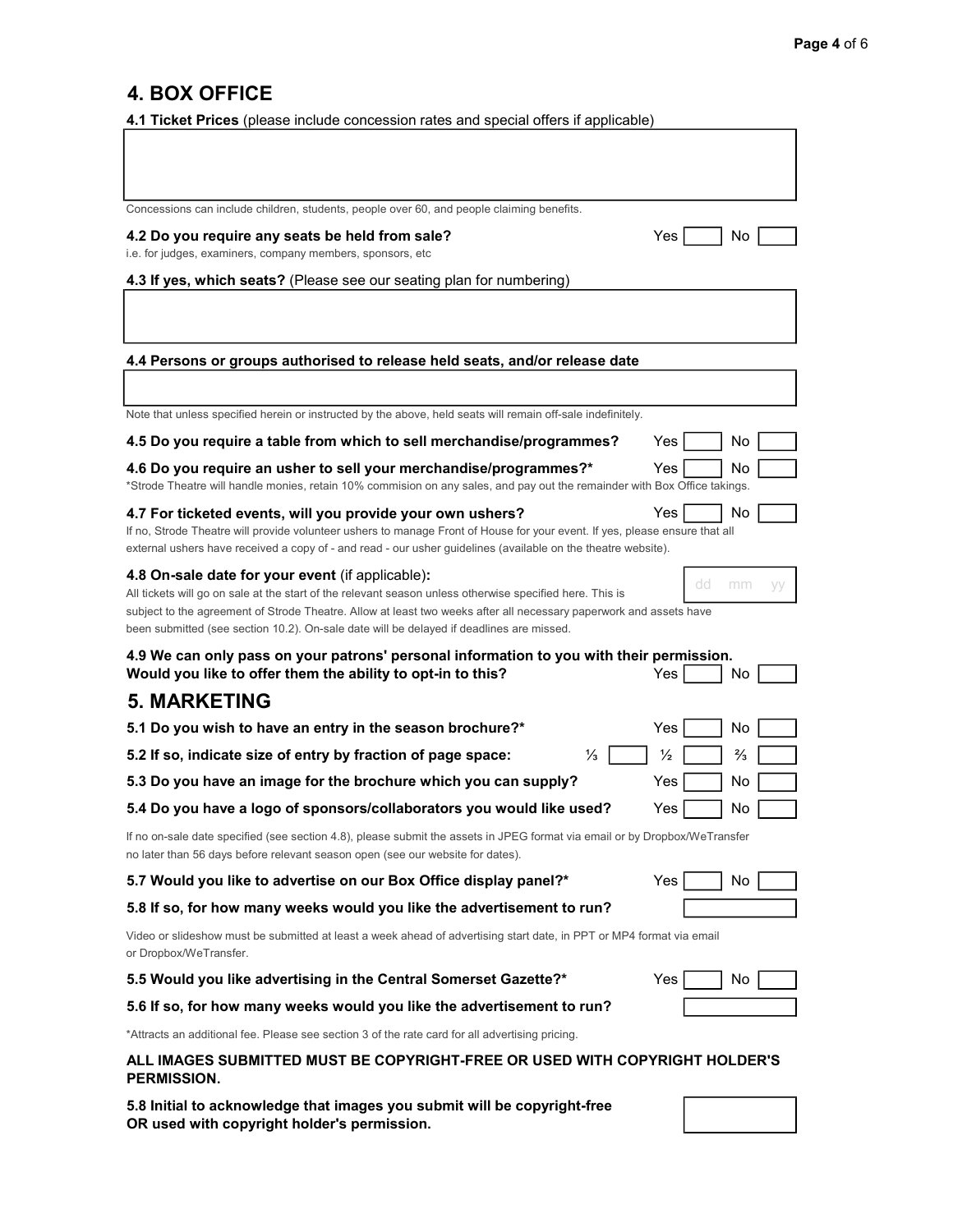#### 6. TECHNICAL

All hires are required to have a Stage Manager or designated responsible person who is responsible for ensuring the conditions of hire are adhered to during the period of hire. Please provide their details below.

| 6.1 Stage Manager/responsible person name                                                                        |                                                                   |              |  |
|------------------------------------------------------------------------------------------------------------------|-------------------------------------------------------------------|--------------|--|
|                                                                                                                  |                                                                   |              |  |
| 6.2 Email                                                                                                        | 6.3 Phone                                                         |              |  |
|                                                                                                                  |                                                                   |              |  |
| 6.4 Will you be video recording the event?<br>You must have the licence holder's permission to record your show. | Yes.                                                              | No.          |  |
| 6.4 If yes, list all recording dates and indicate which positions will be required for equipment.                |                                                                   |              |  |
|                                                                                                                  | Perches*, Stage Left                                              | <b>Right</b> |  |
|                                                                                                                  | Rear Stalls, Stage Centre                                         |              |  |
|                                                                                                                  | Balcony, Stage Left                                               | <b>Right</b> |  |
| Please also state if external power is needed, as sockets are limited.                                           | Balcony*, Stage Centre                                            |              |  |
|                                                                                                                  | *Positions for fixed camera rigging. Company to provide fixtures. |              |  |
| 6.6 Tick if you wish to allow the audience to take:                                                              | Photo                                                             | Videol       |  |

6.7 If yes to either of the above, audience members may use: Flash Result No flash

All events are required to submit a basic technical production form, and possibly submit additional technical paperwork (production schedule, lighting designs, etc).

6.8 Initial to acknowledge that you will submit technical production forms.

Available from our website, due no later than 28 days before your first performance date.

# 7. CLEANING

The front of house areas are cleaned on a daily basis, and remain the responsibility of Strode Theatre. Back of house areas will be clean on the date and time of your first access (as specified in section 2.2), but it is the hirer's responsibility to maintain cleanliness for the duration of the hire and to return the space to a reasonable standard on exit. Any additional cleaning required will be recharged to the hirer.

#### 7.1 Initial to acknowledge that you will brief your personnel regarding Strode Theatre's cleaning policies.

#### 8. PARKING AND ACCESS

Free parking is available in the main Strode College car park.

Parking on the sliproad and in the spaces immediately opposide the theatre are prioritised for audience use. Please ensure that all company and personnel associated with your event use the main Strode College car park.

Access to back of house for shows and productions is via stage door, and theatre staff should be advised of any special access requirements.

8.1 Initial to acknowledge that you will brief your personnel regarding Strode Theatre's parking and access policies.



|    | .      |  |
|----|--------|--|
| еп | Riahtl |  |